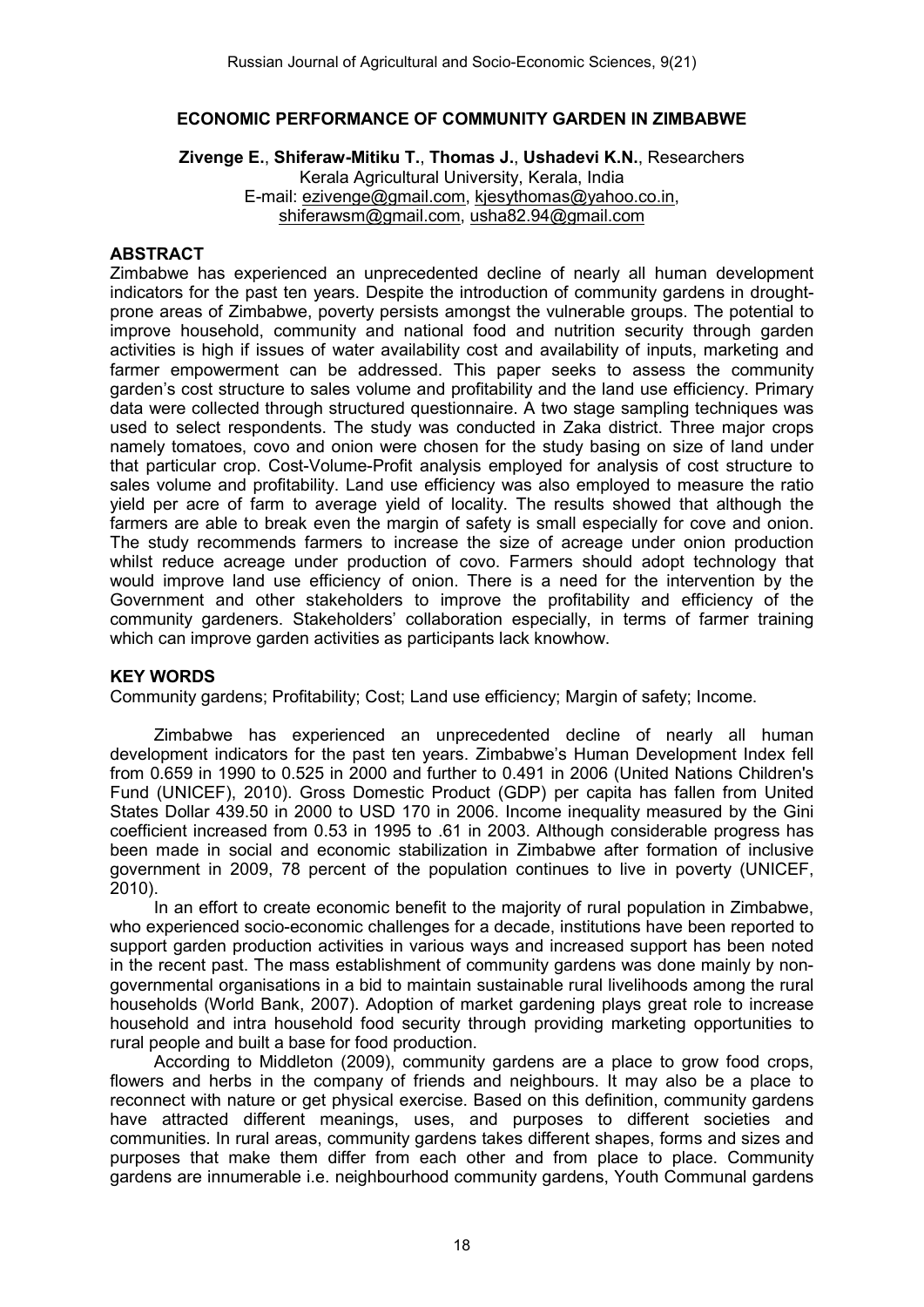and School gardens, Nutritional gardens, Entrepreneurial and Market gardens, Home gardens, Therapy gardens and Demonstration gardens. (Chazovachii.B, Mutami. C,& Bowora.J 2013). The Zimbabwean community is dominated by entrepreneurial and marketing and nutritional gardens. This study focuses on only in Entrepreneurial gardens.

In Zimbabwe, while land is jointly owned in community gardens, each farmer has his/her own allocation within a large garden area. The size of holding per farmer is determined by the number of beneficiaries, land size, water availability and many others. The large garden is divided into sections within which each household has an average total area of 0.06h. Infrastructure is owned collectively. The community gardens manage their activities through the establishment of management committees. Each committee on average has seven members whose positions are chairperson, vice chairperson, secretary, vice secretary, treasurer and two Committee members. The committees are responsible for various aspects like dam and water management and catchment protection. It is also the responsibility of these committees to ensure that members observed the requirements of the constitution. Constitutions, regular meetings, minutes of meetings and records of activities are some of the tools used in the management of gardens. Farmers are assisted by support institutions to draw up constitutions, which become the garden management reference resource. The meetings are held to discuss general and developmental issues related to the garden. Local leadership also assisted in enforcing the rules of the constitution. Members worked in the garden on specified days, enter and leave the garden at the same time. To enforce discipline, there are various fines for various categories of offences. Elections to change the office bearers are held as spelt by their constitution. To become a member, one has to pay certain fee plus labour. Those who wish to resign are free to do so but would get no terminal benefits.

At initiation, externally supported gardens obtain their starter inputs from the support institutions. Thereafter they source from local suppliers either individually or as groups. According to FAO (2005) community gardens have the following advantages: assistance reaches more people, communal use of resources like dams, environmental management simpler, cheaper to monitor, community cohesion enhanced, inputs can be acquired in bulk and cheaper and organized marketing of produce. However, they face challenges such as management can be less effective, sometimes people walk too far to go to the garden, they can be expensive to set up, an suffer vandalism from those who are not members, too many contributions may frustrate participants, internal disagreements can have negative effects on development and too much bureaucracy in decision making.

Garden production activities have potential to generate income as well as being a source of employment for the unemployed. The potential to improve household, community and national food and nutrition security through garden activities is high if issues of water availability cost and availability of inputs, marketing and farmer empowerment can be addressed. Without proper employment of scarce resource for the better utilization of resources for a given project a resource would become meaningless and it is also true for community market gardening. This is mainly because of its high contribution to food security and safety of the community. Rural community should have to be supported with analysing their effort with appropriate implementation of efficient use of resource in a way that would benefit them more. In order to address these issues effectively, it is imperative to understand their current position. Economic performance is one of areas to be explored, thus study seeks to assess the land use efficiency and benefits and costs or return to resource inputs of gardening as an enterprise. The study will enable farmers to ultimately make the best decisions to maximise the chances of a successful seasons. What income benefits has the project provided to the participating households?

# MATERIALS AND METHODS

The research was conducted in Zaka district, South West of Masvingo province. The district was purposively chosen as one of drought-prone districts of Masvingo province where community gardens were intensively established to prevent and alleviate famine. The main component of the study was individual household interviews and the primary data collection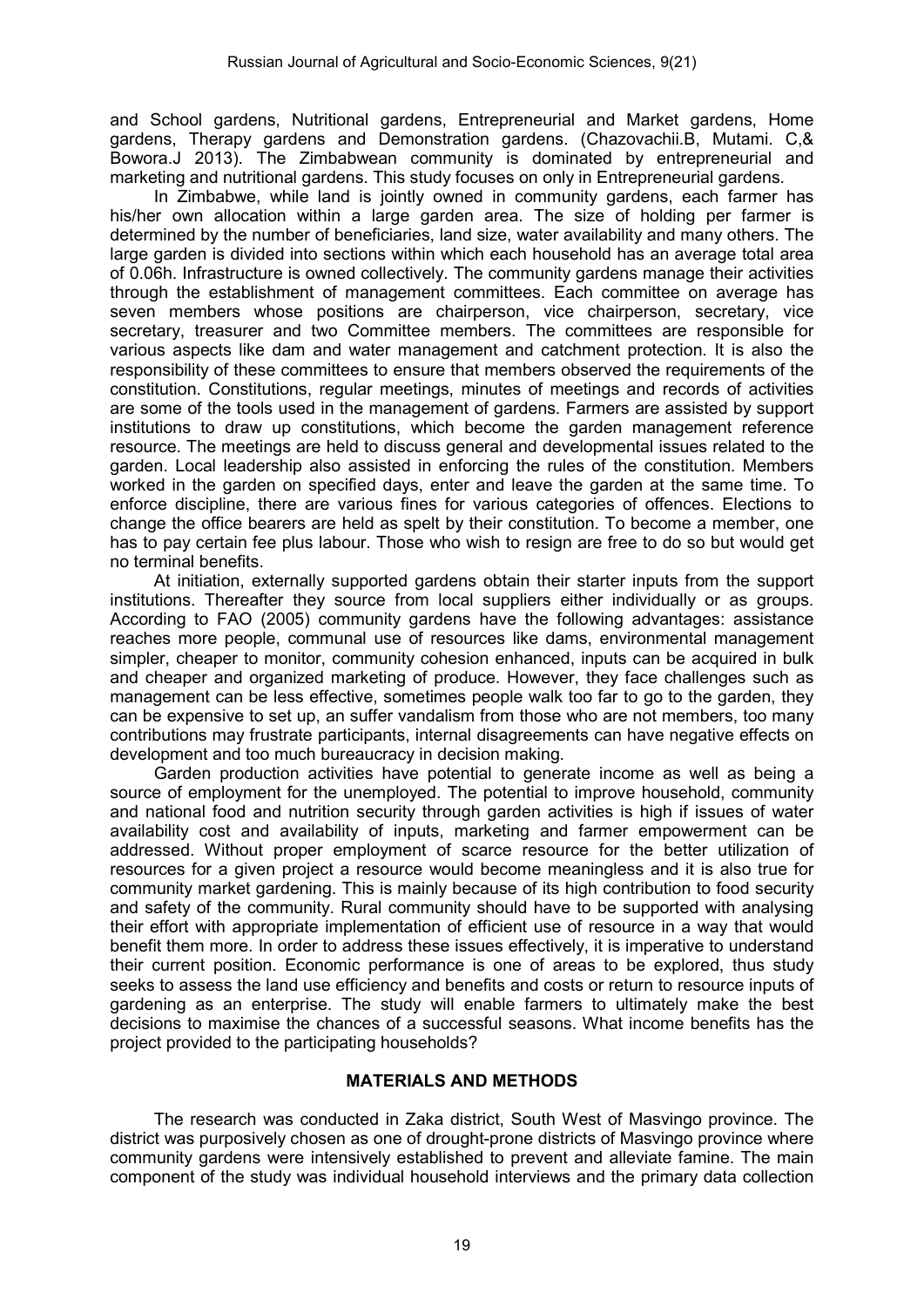tool used was a semi structured interview. A two staged sampling technique was employed for sampling household. The first stage involved random selection of three gardens. The sampling frame for the household component of the assessment was provided by Ministry of Agriculture. Households were also proportional randomly selected from the three chosen garden as second stage of the technique. The sampling frame for the household component of the assessment was obtained from the chosen gardens. A sample size of 120 community garden participants was selected. Gross margin, return on sales and return on investment were used to assess benefits and costs or return to resource inputs.

### *Gross profit margin = Gross margin/ Gross income*

Gross profit margin measures profitability. Gross profit margin indicates how much profit an entity makes after paying for variable costs of production such as wages, raw materials and others but before interest and tax. Gross profit margin is used as one indicator of a business's financial health. It shows how efficiently a business is using its materials and labours in the production process and gives an indication of the pricing, cost structure, and production efficiency of your business. Higher values indicate that more cents are earned per dollar of revenue which is favourable because more profit will be available to cover nonproduction costs.

## *Return of Investment (ROI) = Gross Margin/Cash costs*

ROI is usually expressed in percent. Percent is an easy measure to compare. A simple way to calculate ROI is by dividing Gross margin by Cash costs. It is the rate of revenues received for every dollar invested in an item or activity. It is used to evaluate the efficiency of an investment or to compare the efficiency of a number of different investments. The difference with ROI is that the farmers will get an idea of how profitable their business would be based on the investments they can make. The farmers will be able to know how much do they get per every dollar invested in production and marketing. A higher ROI means that investment gains compare favourably to investment costs. The difficulty in calculating ROI lies in how closely specific revenues can be tied into their source

## *Variable Expense Ratio = total variable expenses / total sales*

Cost-Volume-Profit analysis (CVP) relates the firm's cost structure to sales volume and profitability. The Basic Profit Equation formula that facilitates CVP analysis can be and is abbreviated:  $\Pi$  + FC = Q x (P – VC), where,  $\Pi$  = profit, FC = fixed costs, Q = units sold, P = unit sales price and VC = unit variable cost. The Basic Profit Equation is used to solve one equation in one unknown, where the unknown can be any of the elements of the equation.

### RESULTS AND DISCUSSION

Table 1 gives data for cropping pattern of community gardens. The table reveals that the largest percentage of area has been devoted to tomatoes (67.7%). The area under leave vegetables such as rape and covo constitutes about 15 percent of the total cropped area followed by onion and maize occupying 10 percent and 5 percent respectively. The other crops that contribute very low proportion to the total cropped area are pumpkins, banana, and beans. The cropping patterns show that community gardens are producing vegetables.

*The relationships among cost, volume and profit.* Gross margin is a good indication of how farmers are profitable at the most fundamental level. Based on table 2,. farmers have higher gross margins in tomatoes (\$925.83) than in onion (\$523.85) followed by covo (\$488.22). This means that, farmers will have more money left over to spend on other business operations from tomatoes production than from onion and covo. The results are consistent with the study which was conducted by chazovachii et al 2012 in Mberengwa district. The study, showed that farmers managed to derive income from community gardens that was used for paying school fees, groceries, and food.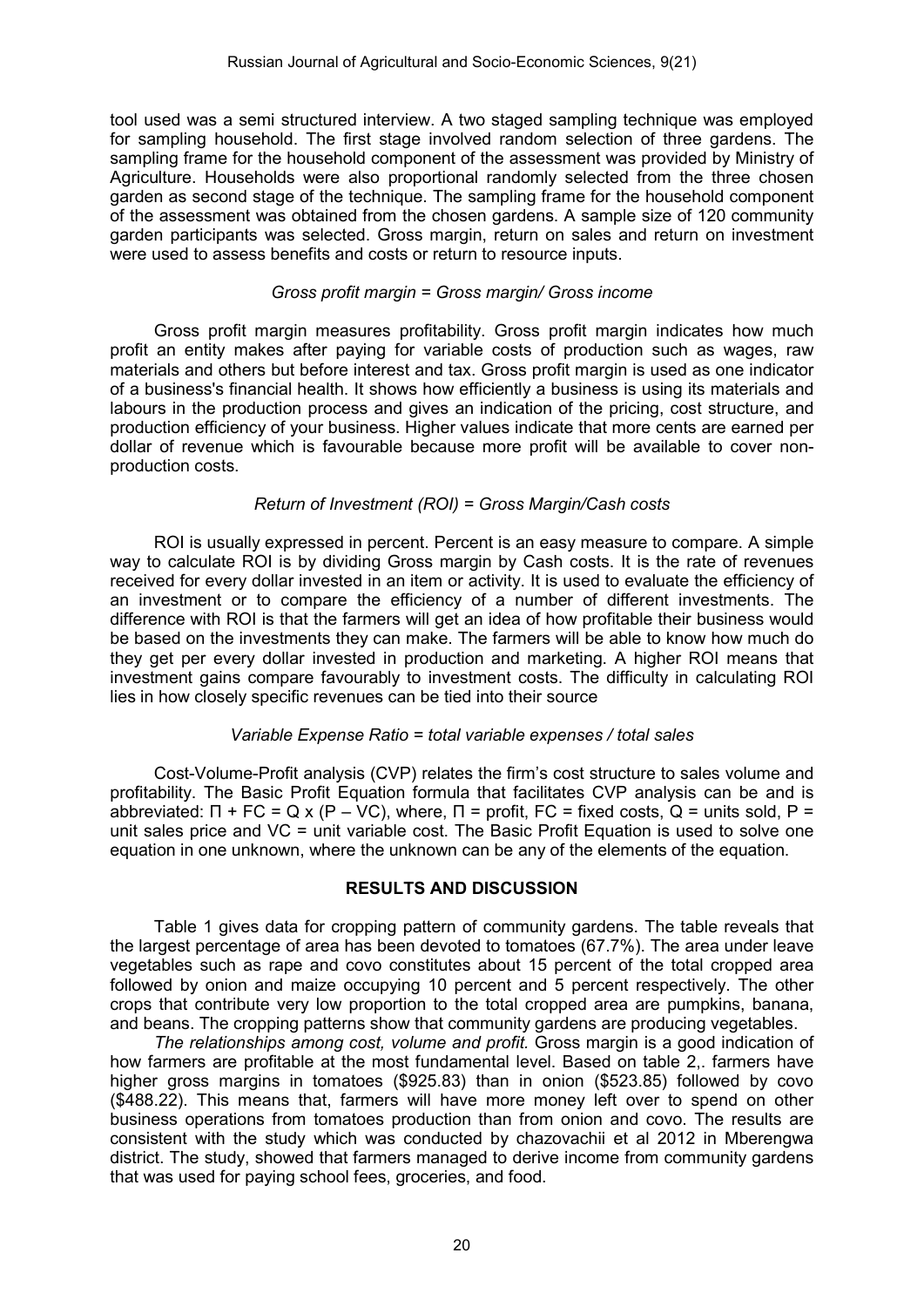#### Table 1 – Cropping patterns

| Name of the crop        | Area under the crop (in percentage) |
|-------------------------|-------------------------------------|
|                         |                                     |
| Leave vegetables (Covo, |                                     |
|                         |                                     |
|                         |                                     |

*Source: Survey data.*

### Table 2 – Gross Margin Analysis for major crops

| n/n                         | Tomato       | Covo     | Onion     |
|-----------------------------|--------------|----------|-----------|
| Area                        |              |          |           |
| Quantity produced/acre      | 24.3 t       | 13t      | 9.72t     |
| Price per unit              | \$130/tonnes | \$125    | \$175     |
| Gross Income/acre           | \$3159       | \$1625   | \$1701    |
| Variable costs per acre     |              |          |           |
| Land preparation            | \$60.35      | \$60.35  | \$60.35   |
| Transplanting               | \$53.46      | \$53.46  | \$53.46   |
| Irrigation                  | \$253.53     | \$253.53 | \$253.53  |
| Fertiliser                  | \$443.88     | \$331.29 | \$331.29  |
| Pest & disease control      | \$252.32     | \$136.19 | \$136.46  |
| Weed control                | \$82.62      | \$82.62  | \$82.62   |
| Casual labour               | \$267.3      | \$121.39 | \$121.39  |
| Harvesting                  | \$217.01     | \$44.55  | \$60.75   |
| Marketing                   | \$601.9      | \$52.65  | \$77.31   |
| <b>Total Variable Costs</b> | \$2233       | 1136.03  | \$1177.16 |
| Gross Margin/ha             | \$925.83     | \$488.22 | \$523.85  |

*Source: Survey data.*

Table 3 shows that the rate of revenues received by the farmer for every dollar invested in the production and marketing of onion (44.5%) is higher than covo (43%) followed by tomatoes (40%). The farmers realise 0.45, 0.43 and 0.4 dollar return for every dollar invested in onion, covo and tomatoes respectively. This implies that onion has higher level of investment efficiency than covo and tomatoes by 1.5 percent and 4.5 percent respectively. Generally, the level of ROI realised by the farmer is below 50 percent means that investment gains compare unfavourably to investment costs.

#### Einancial ratio Crops<br>
Tomatoes Covo Tomatoes Covo Onion<br>40% 43% 44.5% Return on Investment 40% Gross profit margin ratio 29% 29% 30% 30% 31% 31%

#### Table 3 – Financial performance of three major crops

*Source: Survey data.*

In the same table 3 shows that, farmers use almost the same percentage of their revenue in the three enterprises to pay for the production and marketing costs. The gross margin ratio of onion (31%) is higher than those of tomatoes (29%) and covo (30%). This implies that the performance of onion in terms of profit and efficiency is better than tomatoes and covo by 2 percent and 1 percent respectively. However, low gross profit margin percentages among all the three crops indicate that even if, farmers are able to cover the production and marketing costs, they cannot make reasonable profits that keep the overhead cost other expenses and profits in control. The lower the percentage, the less the farmers retain on each dollar of sales to service other costs and obligations.

Table 4 shows that farmers are operating above the breakeven point. This implies that farmers can decide to go ahead with the operation of the business. The margins of safety show that farmers can withstand fluctuation in sales by 7.3 tonnes, 4 tonnes and 3.72 tonnes in tomatoes, covo and onion production respectively. For onion the margin of safety is high that would enable the farmers to withstand the fluctuations in sales. However, the margins of safety for covo and onion are low which implies that there is a risk of not breaking and incur losses.